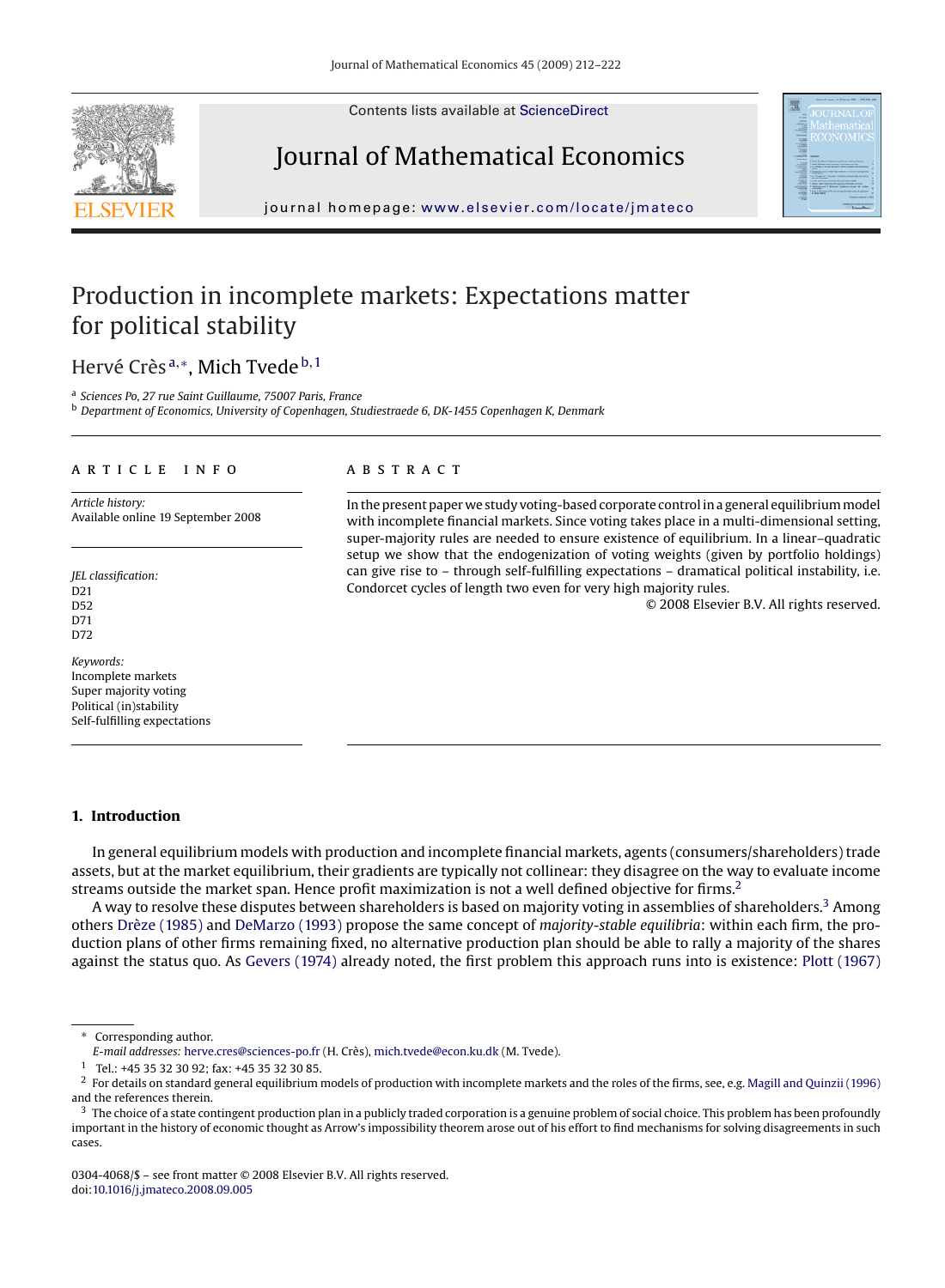shows that in multi-dimensional voting models, a simple majority political equilibrium typically does not exist.4 Super majority rules are a way to ensure existence: to defeat the status quo, a challenger should rally a proportion larger than 50% of the voting population.5 The question of what a 'suitable' level a super majority is, arises: it should be high enough to ensure existence, and low enough not to be too conservative. The standard way to proceed is to associate to each proposal its (Simpson–Kramer) *score*. The score of a proposal (the incumbent, or status quo) is the fraction of the voting population supporting, against this proposal, its most dangerous challenger, i.e. the alternative proposal that rallies the maximal fraction of voters against the incumbent. The most stable proposals are the ones with lowest score, the so-called *min–max*.

A central questions is: For which rate of super majority is the min–max stable? We illustrate the difficulty to answer this question through the investigation of an economy where consumers/investors have linear–quadratic utility functions. A nice observation is that the majority voting mechanism is likely to implement equilibria which have the nicest possible welfare properties one can hope for in an incomplete financial market environment. Indeed, looking at the first-order conditions of constrained Pareto optimality, [Drèze \(1974\)](#page--1-0) argues that profit should be maximized with respect to shadow prices that average the idiosyncratic shadow prices of all shareholders; hence with respect to the shadow prices of the 'mean shareholder'. From [Caplin and Nalebuff \(1991\)](#page--1-0) we know conditions under which the latter is a proxy to the min–max and is likely to be stable with respect to a rate of super majority inferior to 64%.

But even there things might not turn that simple. Since the electorate is endogenous, its composition is influenced by the agents' expectations. The classical concept of majority voting equilibrium supposes that shareholders have 'conservative' expectations: at equilibrium they expect that no challenger can defeat the status quo; therefore they believe that the status quo production plans are going to prevail in the future; so they stick to their current portfolios. In equilibrium, given these current portfolios, conservative expectations are self-fulfilling: no challenger can rally a high enough majority against the status quo. Hence voting equilibria may be viewed as plain Nash equilibria (see [Drèze, 1989,](#page--1-0) pp. 48–49).

But what happens if shareholders deviate from these conservative expectations? If they expect a challenger to defeat the status quo, they rebalance their portfolios; and it might be the case that, given the new distribution of voting weights/shares, the challenger rallies a high enough majority against the status quo and the expectations are fulfilled.

We expect that an equilibrium which is stable under conservative expectations might not be stable if agents' expectations deviate. Indeed, suppose a firm changes its production plan from *y* to *y* , then it changes the dividend matrix for investors/consumers. Therefore consumers whose investment needs are less covered by *y* than by *y* might exit – at least partially – from the capital of the firm: they will sell shares to consumers whose needs are better covered by *y* than by *y*. Hence deviating from conservative expectations might enlarge the voting weight of the consumers who are better off with the challenger *y* and diminishes the voting weight of the consumers who are better off with the status quo *y*: this *exit effect* gives more voting weight in the corporate control mechanism to the shareholders who favor the challenger over the status quo. Clearly if these deviating expectations are confirmed at equilibrium, then the status quo is not stable. At equilibrium, deviation from conservative expectations should not be confirmed. We provide a new concept of equilibrium where such deviating expectations are never confirmed at equilibrium: we dub it majority *exit*-stable equilibrium.

It is shown that generically a (weakly) higher rate is necessary for the corporate charter to secure that a  $\rho$ -majority equilibrium is exit-stable. A robust example is provided where a strictly higher rate is needed. The extent to which the corporate charter needs to be increased to secure that a  $\rho$ -majority equilibrium is exit-stable depends on the case under consideration. We provide an example where no 50%-majority equilibrium is exit-stable for any rate of super majority. This example gives rise to Condorcet cycles between two alternatives, even for rates of super majority very close to unanimity. Since expectations, whether they are conservative or not, are significant for stability of equilibria, it is natural to think of stability as being influenced by a 'political sunspot'. In general, on the one hand conservative expectations should result in stability because majority equilibria exist for rather low rates of super majority and on the other hand non-conservative expectations should result in instability perhaps in the form of proxy fights and hostile takeovers.

The paper is constructed as follows. Section 2 sets up the model. Sections [3 and 4](#page--1-0) define the concept of  $\rho$ -majority equilibrium, provides computations and links efficiency to stability. Section [5](#page--1-0) introduces the concept of *exit-stability*, and, through a simple geometric example, it explores the possible occurrence of political sunspots, and of Condorcet cycles of length two for any rate of super majority.

#### **2. Setup**

Consider an economy with 2 dates,  $t \in \{0, 1\}$ , 1 state at the first date  $s = 0$ , and S states at the second date  $s \in \{1, \ldots, S\}$ . The probability distribution over the set of states at date 1 is  $\pi = (\pi^1, \ldots, \pi^S)$  where  $\pi^s > 0$ . There are: 1 commodity at every state, a continuum of consumers  $\phi \in \Phi$  where  $\Phi$  is the set of characteristics of consumers, and *j* firms  $j \in \{1, \ldots, J\}$ .

<sup>4</sup> [Benninga and Muller \(1979\)](#page--1-0) have shown that if production possibility frontiers are unidimensional, then 50% majority voting works. Another condition ensuring existence of 50% majority equilibria is that the degree of market incompleteness is equal to one, see [Crès \(2005\)](#page--1-0) and [Tvede and Crès \(2005\).](#page--1-0)

<sup>5</sup> To get existence, [Drèze \(1985\)](#page--1-0) gives veto power to some shareholders. This result is generalized in [Kelsey and Milne \(1996\)](#page--1-0) to encompass other voting rules, such as the generalized median voter rules, a special case of which has been applied to decision theory in firms by [Sadanand and Williamson \(1991\).](#page--1-0)